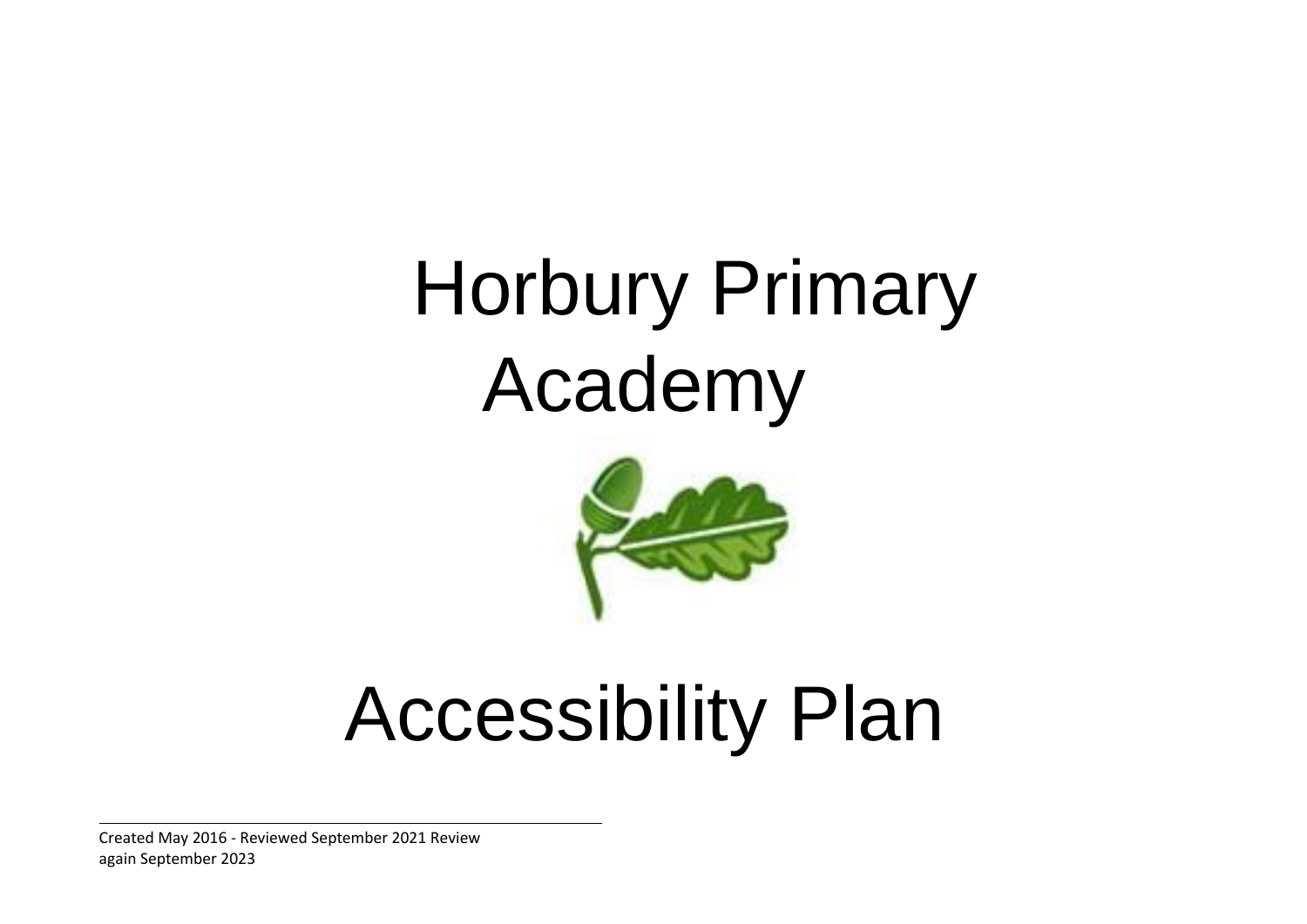#### **Introduction**

### **Schools' duties around accessibility for disabled pupils**

Schools and LAs need to carry out accessibility planning for disabled pupils. These are the same duties as previously existed under the Disability Discrimination Act (DDA) 1995 and have been replicated in the Equality Act 2010 . Part 5a of the DDA 1995 requires the governing body to:

- <sup>o</sup> Promote equality of opportunity for disabled people: pupils, staff, parents, carers and other people who use the school or may wish to; and
- <sup>o</sup> Prepare and publish a Disability Equality Scheme to show how they will meet these duties.

This Accessibility Plan sets out how the Governing Body will improve equality of opportunity for disabled people. Horbury Primary Academy has due regard to the SEN Code of Practice 2014 and the Equality Act 2010.

The Governing Body has had three key duties towards disabled pupils:

- <sup>o</sup> Not to treat disabled pupils less favourably for reasons related to their disability.
- <sup>o</sup> To make reasonable adjustments for disabled pupils, so that they are not at a substantial disadvantage including potential adjustments which may be needed in the future.
- <sup>o</sup> To plan to increase access to education for disabled pupils.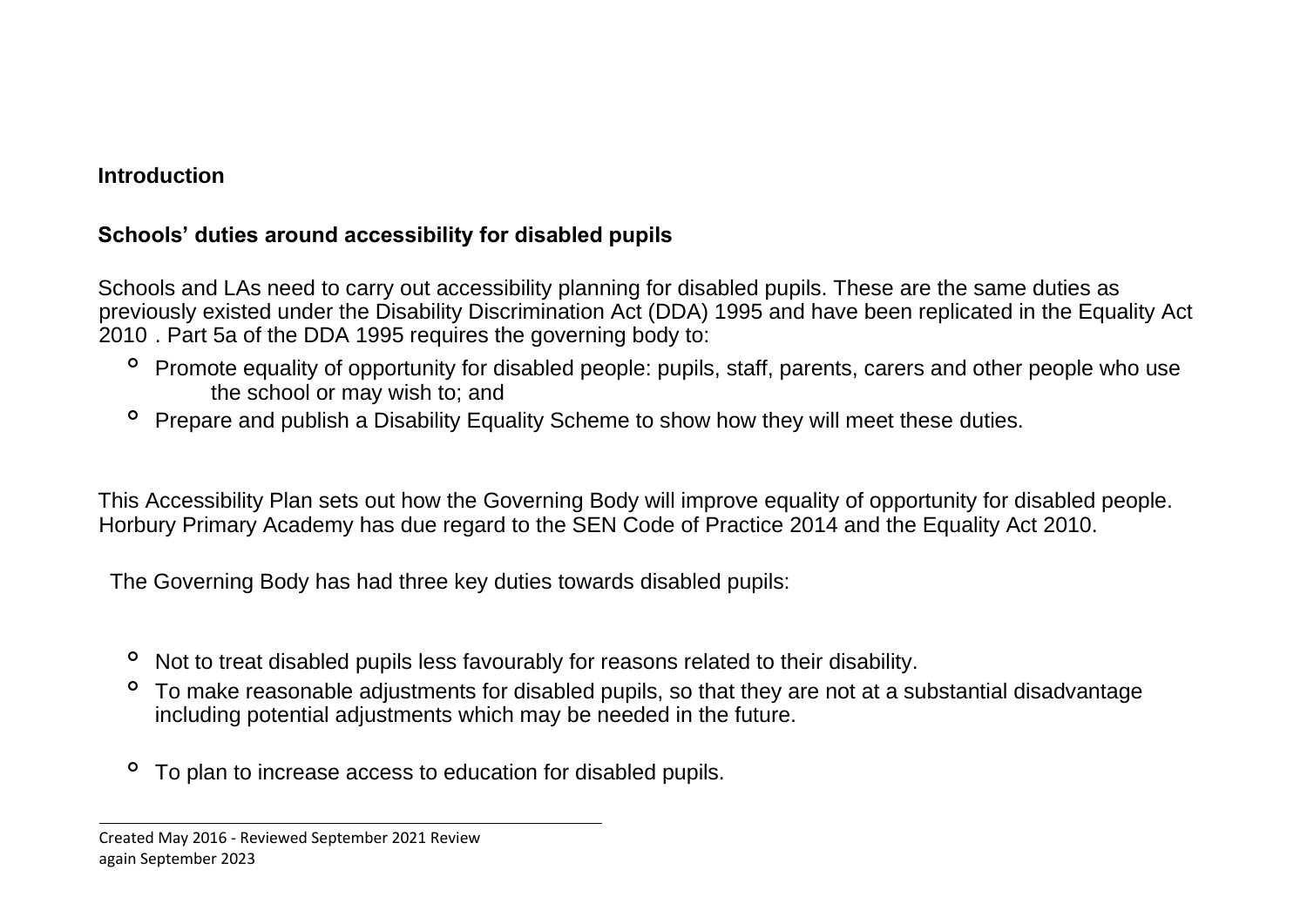This plan sets out the proposals of the Governing Body of the school to increase access to education for disabled pupils in the three areas required by the planning duties in the DDA.

- Curriculum access Increasing the extent to which disabled pupils can participate in the school curriculum; Physical access - Improving the environment of the school to increase the extent to which disabled pupils can take advantage of education and associated services;
- <sup>o</sup> The access of information Improving the delivery to disabled pupils of information which is provided in writing for pupils who are not disabled. For example handouts, timetables, textbooks and information about school events. The information should take account of the pupil's disabilities and the preferred format of pupils and parents and be made available within a reasonable timeframe.

It is a requirement that the school's Accessibility Plan is resourced**,** implemented and reviewed and revised as necessary. This access plan incorporates the school's intention to increase access to education for disabled pupils.

# **According to the Equality Act 2010 a "disability" is defined as:**

*'A person who has a physical or mental impairment that has a 'substantial' and 'long-term' negative effect on your ability to do normal daily activities'.*

Physical or mental impairment includes sensory impairments and also hidden impairments. In the DDA 'substantial' means 'more than minor or trivial'. 'Long term' means 'has lasted or is likely to last more than 12 months.'

Created May 2016 - Reviewed September 2021 Review again September 2023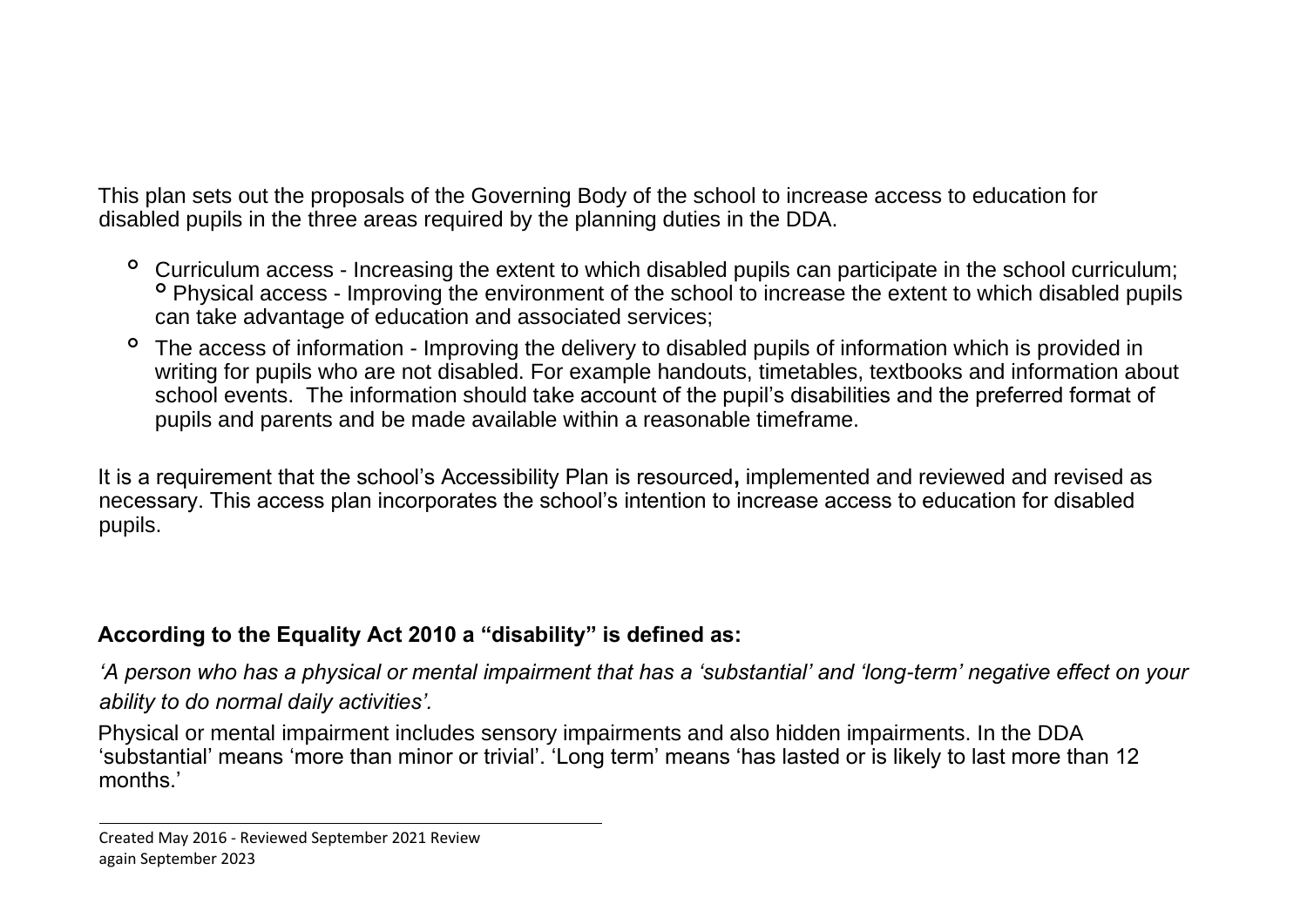This definition is broad and includes children and adults with a wide range of impairments, including learning disabilities, dyslexia, autism, speech and language impairments, Attention Deficit and Hyperactivity Disorder (ADHD), diabetes or epilepsy, where the effect of the impairment on the pupil's ability to carry out normal daytoday activities is adverse, substantial and long-term. All of those with cancer or surviving cancer, HIV or Multiple Sclerosis are now included from the point of diagnosis.

# **Horbury Primary Academy is committed to equal opportunities and inclusion.**

This strategy should be considered alongside the following school documents:

 $\geq$  Special Educational Needs and Disability (SEND) offer/information report and policy  $\circ$  Equal Opportunities Policy

# **This plan considers the following three areas as identified in the introduction** :

- ➢ Increasing the extent to which disabled pupils can participate in the school's **curriculum** by securing relevant staff
- ➢ Improving the **physical environment** of the school such as ramps and handrails as well as physical aids to access education such as specialist desks and ICT equipment
- ➢ Improving the **delivery of information** to disabled pupils which is already provided to pupils who are not disabled. For example, Braille, audio tape, large print and the provision of information orally.

# **Increasing the extent to which disabled pupils can participate in the school curriculum**

The school SEND Policy/Information Report ensures that staff identify, assess and arrange suitable provision for pupils with Special Educational Needs and Disabilities. Working with the LA and Educational Psychology Service, the SENDCo ensures additional resources are available where appropriate. The school works closely with specialist services for example including: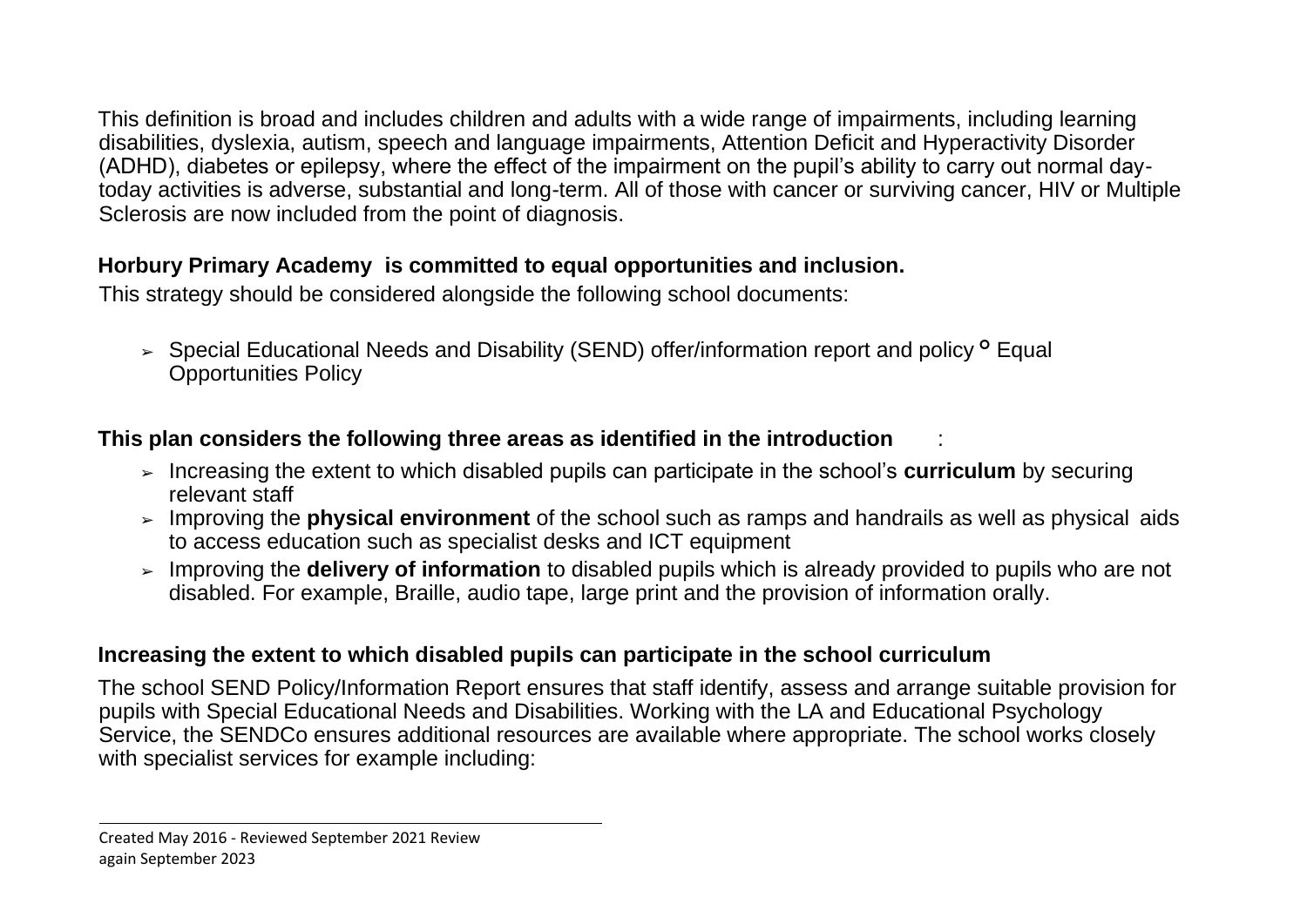- ► Wakefield Sensory Impairment Team <sup>o</sup> Communication Interaction and Access Team
- ➢ Occupational Therapists and Physiotherapists
- $\geq$  Speech and Language Therapy
- $\triangleright$  School Nursing

#### **Improving access to the physical environment of the school**

This covers all areas of the physical environment such as external areas, buildings and fixtures and fittings. The aim is to continue to enhance the environment to meet the needs of all pupils and ensure that they have access to all aspects of education offered by Horbury Primary Academy.

|                      | <b>Actions to be taken</b> |                                                                                                                                                                                                                    |  |  |
|----------------------|----------------------------|--------------------------------------------------------------------------------------------------------------------------------------------------------------------------------------------------------------------|--|--|
| CURRICULUM<br>SCHOOL |                            | To ensure that staff are made aware of the implications of the DDA                                                                                                                                                 |  |  |
|                      |                            | Setting suitable learning challenges                                                                                                                                                                               |  |  |
|                      |                            | Respond to all pupils' diverse learning needs                                                                                                                                                                      |  |  |
|                      |                            | Overcoming potential barriers to learning and assessment for individuals and groups of pupils                                                                                                                      |  |  |
|                      |                            | To ensure all staff use these to inform differentiated planning and provision across the school                                                                                                                    |  |  |
|                      |                            | To make all staff aware of available specialist support in the LA                                                                                                                                                  |  |  |
|                      |                            | All staff to offer quality first teaching with suitable differentiation and challenge                                                                                                                              |  |  |
|                      |                            | To identify and clarify further INSET needs                                                                                                                                                                        |  |  |
|                      |                            | To identify and source training to meet the needs of pupils on role                                                                                                                                                |  |  |
|                      |                            | Monitoring of class teaching, learning support and impact on pupil progress • Data analysis by teachers and<br>SMT at termly pupil progress meetings • Review of EHCPs and Individual Healthcare Plans for pupils. |  |  |
|                      |                            | Feedback and input from parents at consultation meetings and external agencies when supporting pupils in<br>school.                                                                                                |  |  |
|                      |                            | <b>Success criteria</b>                                                                                                                                                                                            |  |  |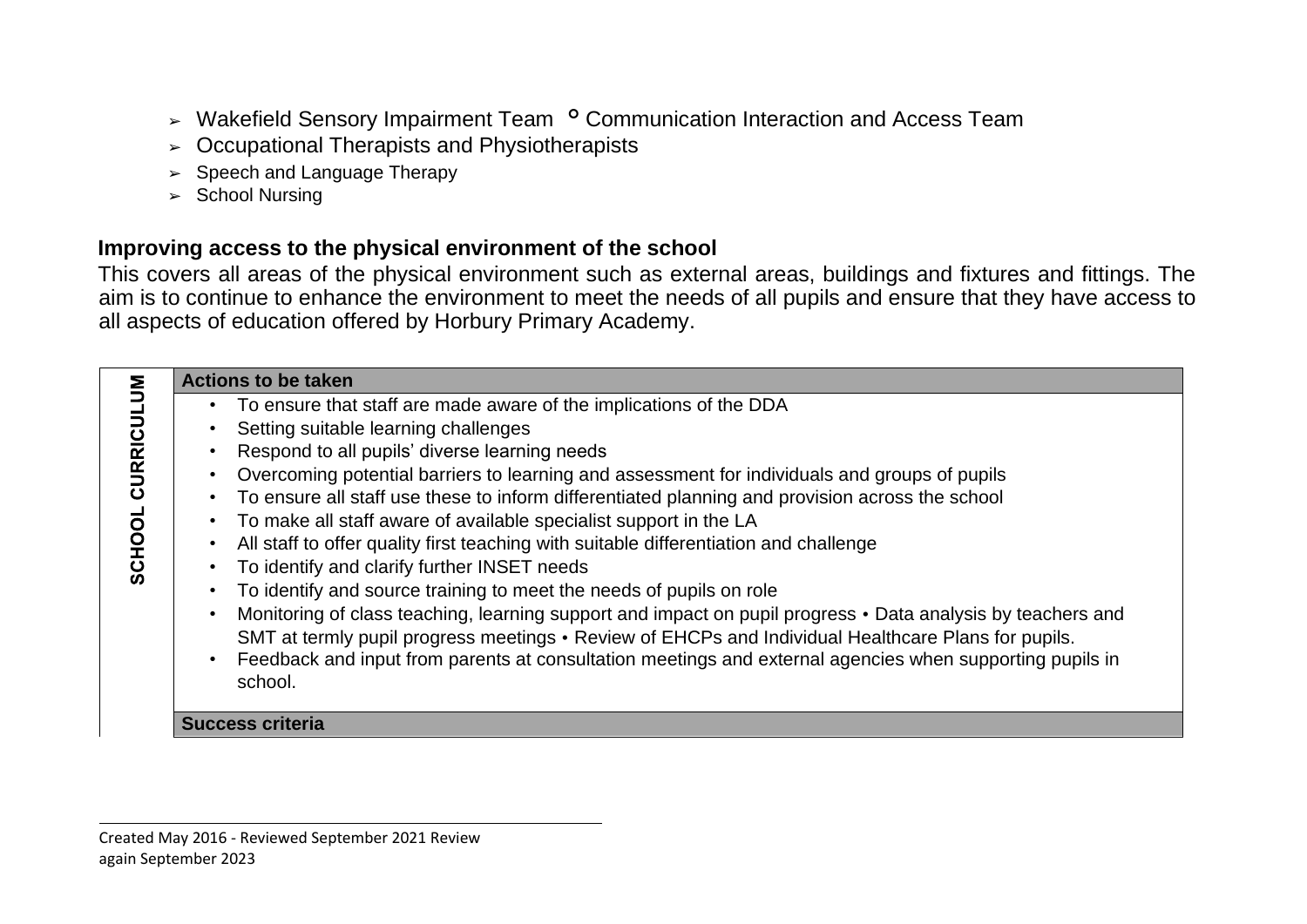- Evidence noted in planning, lesson observation feedback and via learning walks
- Staff aware of available Support Services
- Staff access suitable training tailored to their needs
- Attendance of staff at appropriate training

#### **Progress**

- Laptops purchased for pupils with writing/motor difficulties
- Staff meeting/training taken place on motor difficulties, SEND legislation and updates, SEND data and trends in school.
- Each term staff have been invited to and attended drop in sessions with a number of SEND professionals.
- SENDCo attends Inclusion Forums, MAT SEND Development Group and regular SEND training.

#### **Monitoring of plans**

#### **School Senior Leadership Team (SLT) and SEND Governor**

| <b>ACCESS</b><br><b>JAJISAH</b> | <b>Actions to be taken</b> |                                                                                                                                                                                                   |  |  |
|---------------------------------|----------------------------|---------------------------------------------------------------------------------------------------------------------------------------------------------------------------------------------------|--|--|
|                                 |                            | To ensure school and Local Authority (LA) are aware of all areas of the school premises where there are potential<br>barriers to physical access. This will include indoor and outdoor facilities |  |  |
|                                 |                            | Learning walks to focus on the access arrangements within classrooms and around school                                                                                                            |  |  |
|                                 |                            | Pupil voices/pupil views sought by SENDCo and through the creation of 'One Page Profiles'                                                                                                         |  |  |
|                                 |                            | To continue to monitor potential intake for the following term/year to identify training needs and access advice<br>from relevant agencies                                                        |  |  |
|                                 |                            | To investigate whiteboard screens and heights to allow all pupils to access touch screen technology                                                                                               |  |  |
|                                 |                            | To continue to monitor arrangements for children with sensory, dietary and rigid routine needs • To maintain the<br>lifts                                                                         |  |  |
|                                 |                            | Fire drill modifications e.g Makaton posters/visual aid of fire drill routines where needed.                                                                                                      |  |  |
|                                 |                            | <b>Success criteria</b>                                                                                                                                                                           |  |  |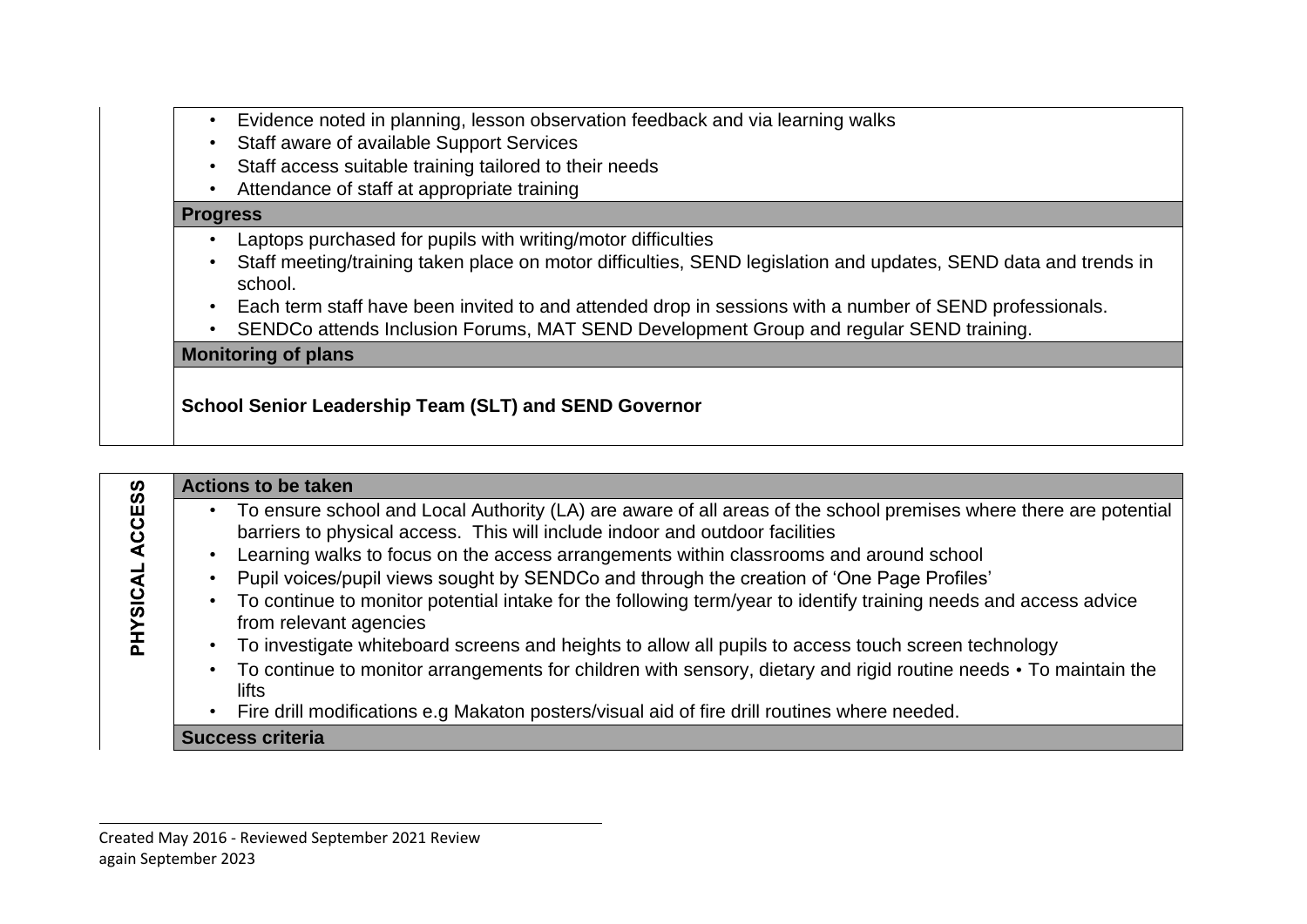- All identified standards are maintained
- Increase in on task activity for identified children and evidence of pupils successfully accessing all school areas
- To provide access to training relevant to the whole school and individual pupil needs Personal Emergency Evacuation Plans (PEEs) in place

#### **Progress**

- School worked along Occupational Therapist to plan for and meet the specific needs of identified pupils
- Addition access/mobility aids purchases e.g. alternative toilet seat, steps, writing slopes, ICT equipment
- Personal Emergency Evacuation Plans (PEEs) in place for all pupils with identified needs which could make exiting the building difficult
- Order of the day cards used across school
- One page profiles in place for all pupils on SEND register
- SENDCo worked alongside teachers and parents to identify and plan for pupils with sensory needs

#### **Monitoring of plans**

**School Senior Leadership Team (SLT) Governors** 

|               | <b>Actions to be taken</b> |                                                                                                                          |  |  |
|---------------|----------------------------|--------------------------------------------------------------------------------------------------------------------------|--|--|
| O             | $\bullet$                  | To identify groups of parents and pupils who may require alternative access arrangements.                                |  |  |
| RMA           | $\bullet$                  | To identify in consultation with the LA any materials and events where access to information may need to be              |  |  |
|               |                            | altered in order to ensure that disabled pupils and/or parents have full access to information                           |  |  |
| ō<br>}        |                            | Support for parents/carers to access school website where appropriate                                                    |  |  |
|               |                            | Information gathering letter to be created for new pupil pack                                                            |  |  |
| O.            | <b>Success criteria</b>    |                                                                                                                          |  |  |
|               |                            | Create alternative means of communication as needs are identified e.g. strategies for parents meetings                   |  |  |
| <b>ACCESS</b> |                            | Staff are familiar with technology and practices developed to assist people with disabilities                            |  |  |
|               |                            | Communication through, Newsletters, Parent Pay, Seesaw, School facebook page and Twitter. New website to<br>be developed |  |  |
|               | <b>Progress</b>            |                                                                                                                          |  |  |